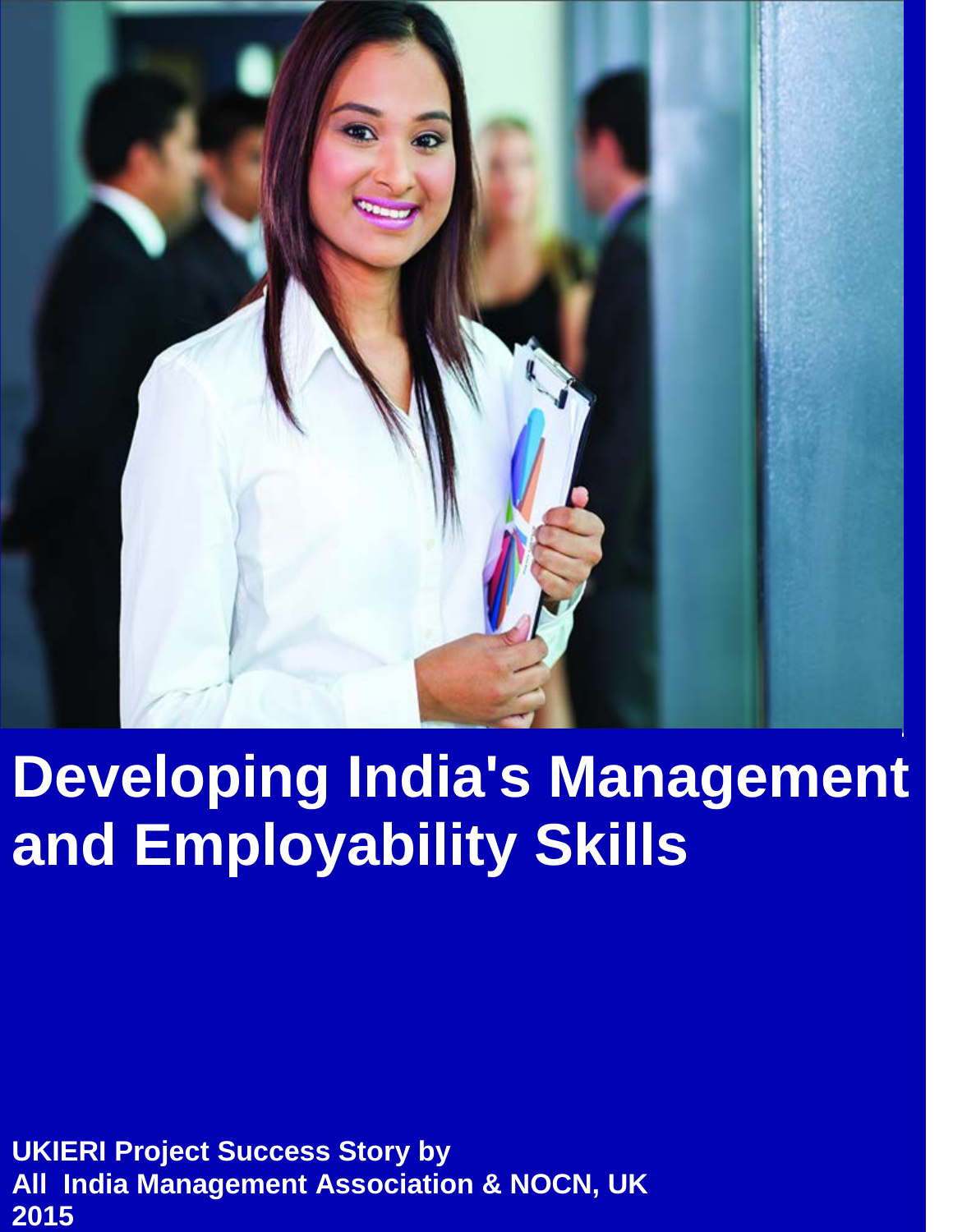**By Saumya Singh, AIMA & Graham Hasting-Evans, NOCN**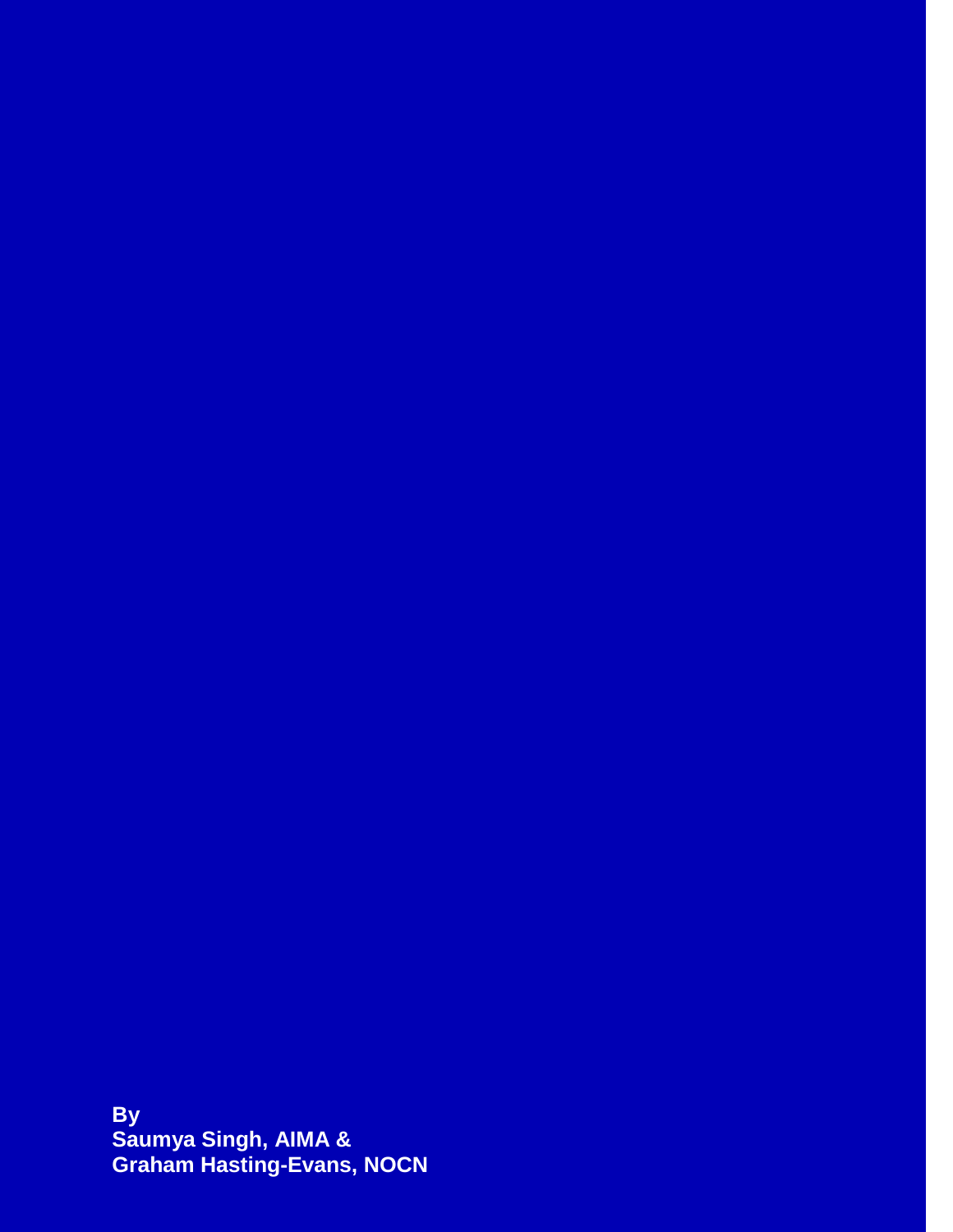# **UKIERI Institutional Capacity Building Project - 'Creation of a Management and General Skills Sector Skill Council'**

## **All India Management Association (AIMA) and NOCN, UK Awarding Body**

Key to economic growth, social development and employment generation is skill development. Major challenge of skill development initiatives is to address the needs of huge population by providing skills in order to make them employable and help them secure employment.

Scale of India's skill development is to create 500 million skilled workers by 2020, harnessing the demographic dividend.

At present the capacity of skill development in India is around 3.1 million persons per year. The 11<sup>th</sup> Five Year Plan envisions an increase in that capacity to 15 million annually.

A task of skill development has many challenges which include increasing capacity and capability of existing system to ensure equitable access to all, capacity building of institutions and creating institutional mechanism for research development, quality assurance, examinations & certification, affiliation and accreditation.

Addressing the issue to skill development and institutional capacity building AIMA partnered with UKIERI, under UKIERI's institutional capacity building project - 'Creation of a Management and General Skills Sector Skill Council'. AIMA has partnered with two UK institutions in the project including the Asset Skills, a UK SSC and NOCN, one of UK's largest awarding organization.

## **FUNDING**

| <b>UKIERI</b> funding          | £50,000 |
|--------------------------------|---------|
| UK, Institute funding          | £25,000 |
| Leverage funding               | £25,000 |
| New leverage funding 2nd stage | £50,000 |

## **QUOTE**

"UKIERI project has helped us considerably to develop the SSC for management and general skills, but AIMA in the position to be able to support all sectors of India's industry. The management and employability skills courses for entry level managers we will be introducing as a result of the support we have received from the UK will give the Indian economy a firm foundation for developing the next generation of Indian management."

Rekha Sethi, Director General, All India Management Association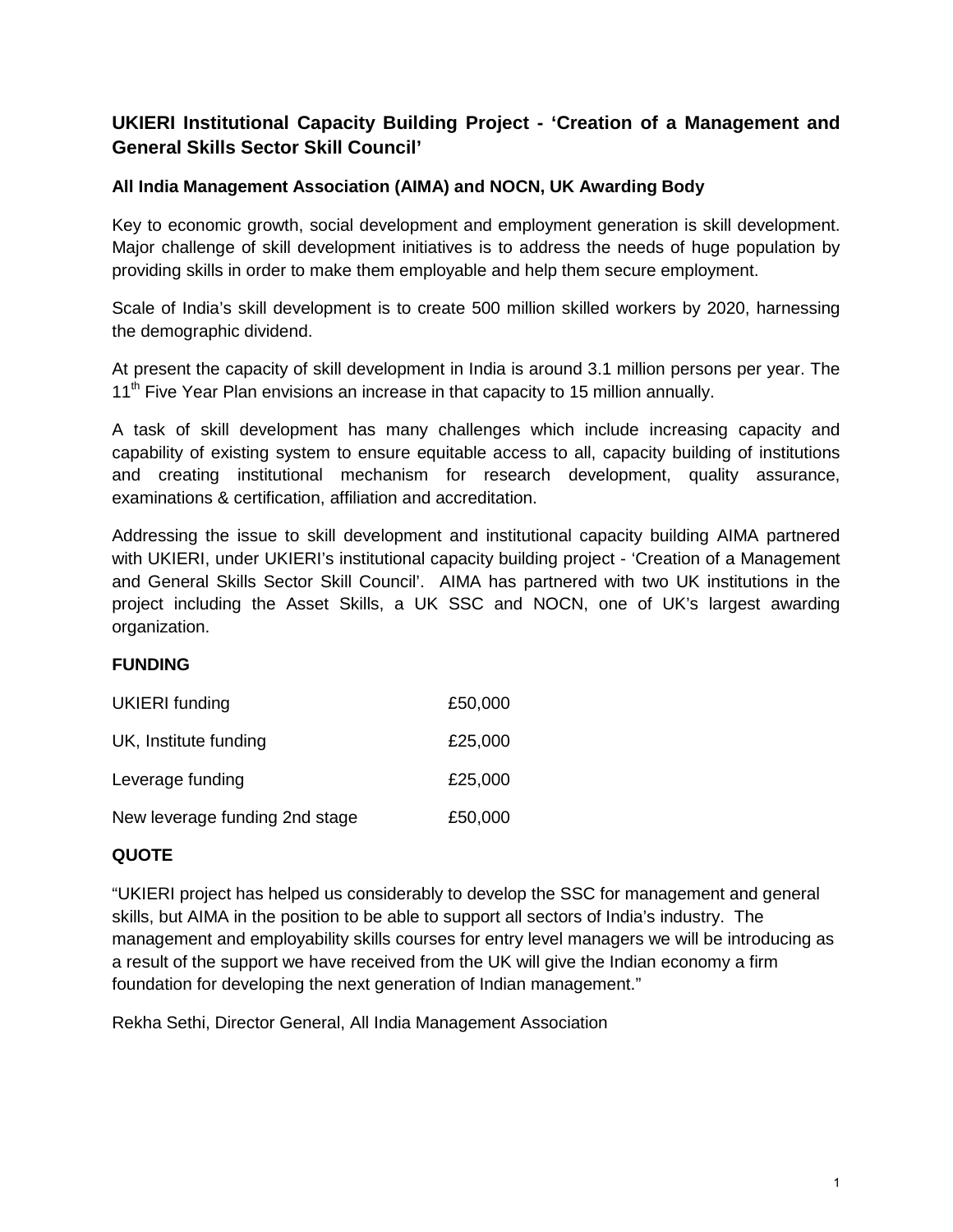## **OBJECTIVES**

UKIERI's project aims to strengthen AIMA's links with industry and to provide a business plan for setting up a Management and General Skills Sector Skills Council (SSC), with supporting courses and also strengthen employability skills in all sectors, where skill gap existent at entry level managerial positions across sectors formulates definition of 'Employability Skills'.

## **OUTPUTS**

• AIMA after the first visit to UK learnt UK model of skills, Apprenticeship and Adult learning in addition to learning UK assessments, awarding, certification and quality control systems and management and employability skills model in practice (refer table 1).

# **Table 1 AIMA representatives visited the UK and learnt** • Operation of NOS development and outline draft NOS • Reviewed LMI systems and learnt specification for LMIS system for India • UK's systems on qualification and accreditation • Reviewed project plan and updated activities

- Also met key stakeholders to understand UK skill gaps and systems.
- In addition to learning from UK, an Employers' Engagement Group was formed to lead the development of NOS. Supported by intensive research (refer table 2) and feedback collection from stakeholders led us to identify ten employability skills required for entry level professionals, across sectors and job roles with reference to Indian job market (refer table 3).

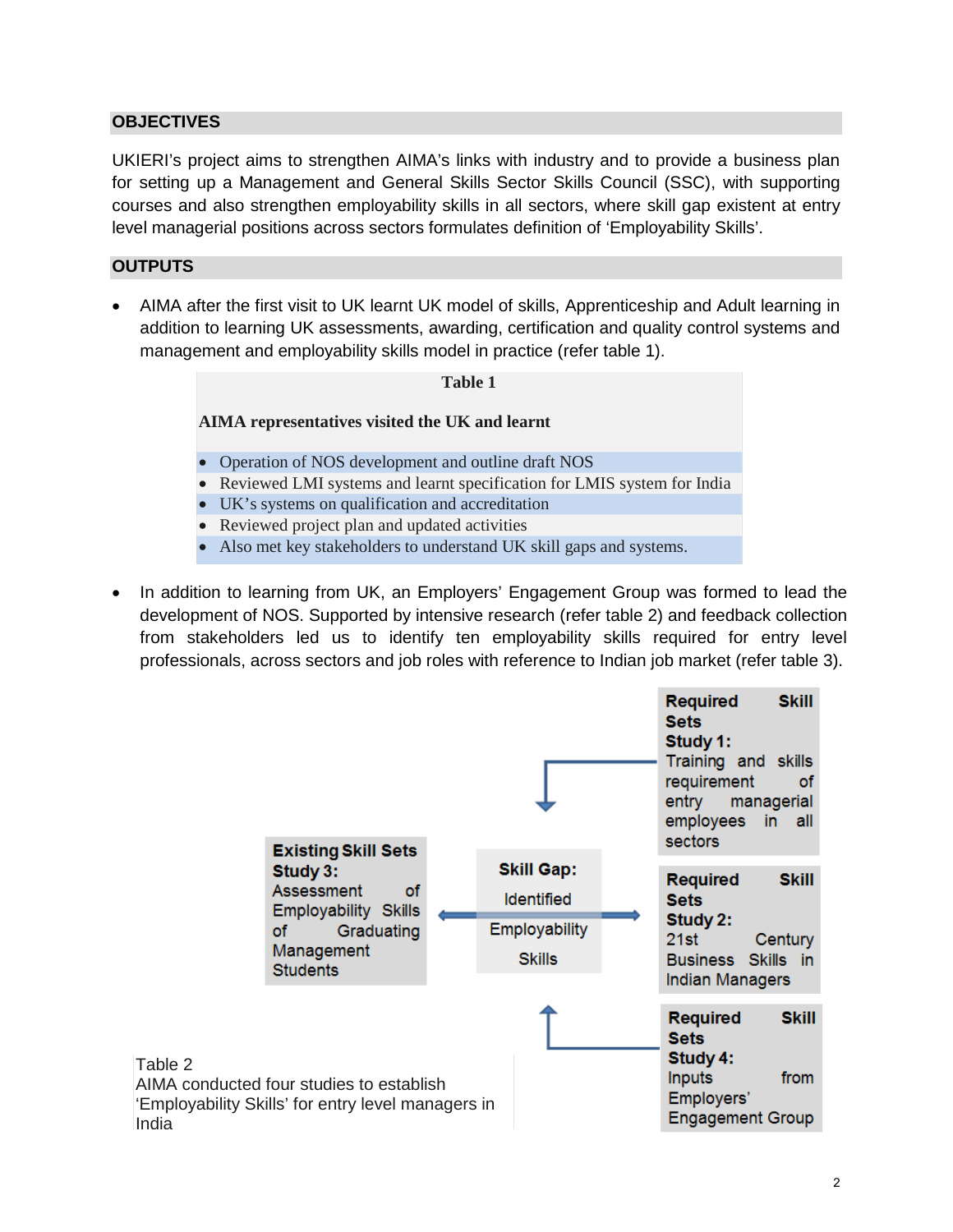## **Table 3**

# **10 Employability Skills for entry level managers in India**

Cumulating the feedback received from Employers' Engagement Group and other parts of the project study AIMA proposed following Skills, which will enhance the *Job Readiness* of Indian students, these are referred as '**Employability Skills for entry level managers in India'**:

- 1. Communication & Listening Skills 2. People Skills 3. Productivity - Cost Consciousness 4. Planning , Organizing and execution skills 5. Flexibility , Adaptability and Learning Orientation 6. Problem Solving with Creativity and Innovation 7. Numeric Skills 8. English Speaking/ Writing 9. IT/ Computer Skills 10. Self-Management
	- 10 NOS have been developed for employability skills for entry level managers across all industry sectors in India
	- During the course of the Project, AIMA has developed a model for Labour Market Information System to provide quantitative and the qualitative information and intelligence on the Labour Market.
	- We are also developing a range of courses for entry level managers to help them develop their employability skills.

## **OUTCOMES**

## **Beneficiaries so far in the project:**

**a) Faculty Members**

AIMA faculty of 10 people were trained on development of NOSs and course outlines along with assessment criteria

**b) Students** 

The employability skill training conducted for over 100 AIMA students**.** 

**c) Entry level executives**

As part of induction training, employability skills training was incorporated and was delivered in Industry.

**d) Institution Building**

AIMA's study centres are being taken into the fold to deliver Employability Skills trainings across the country.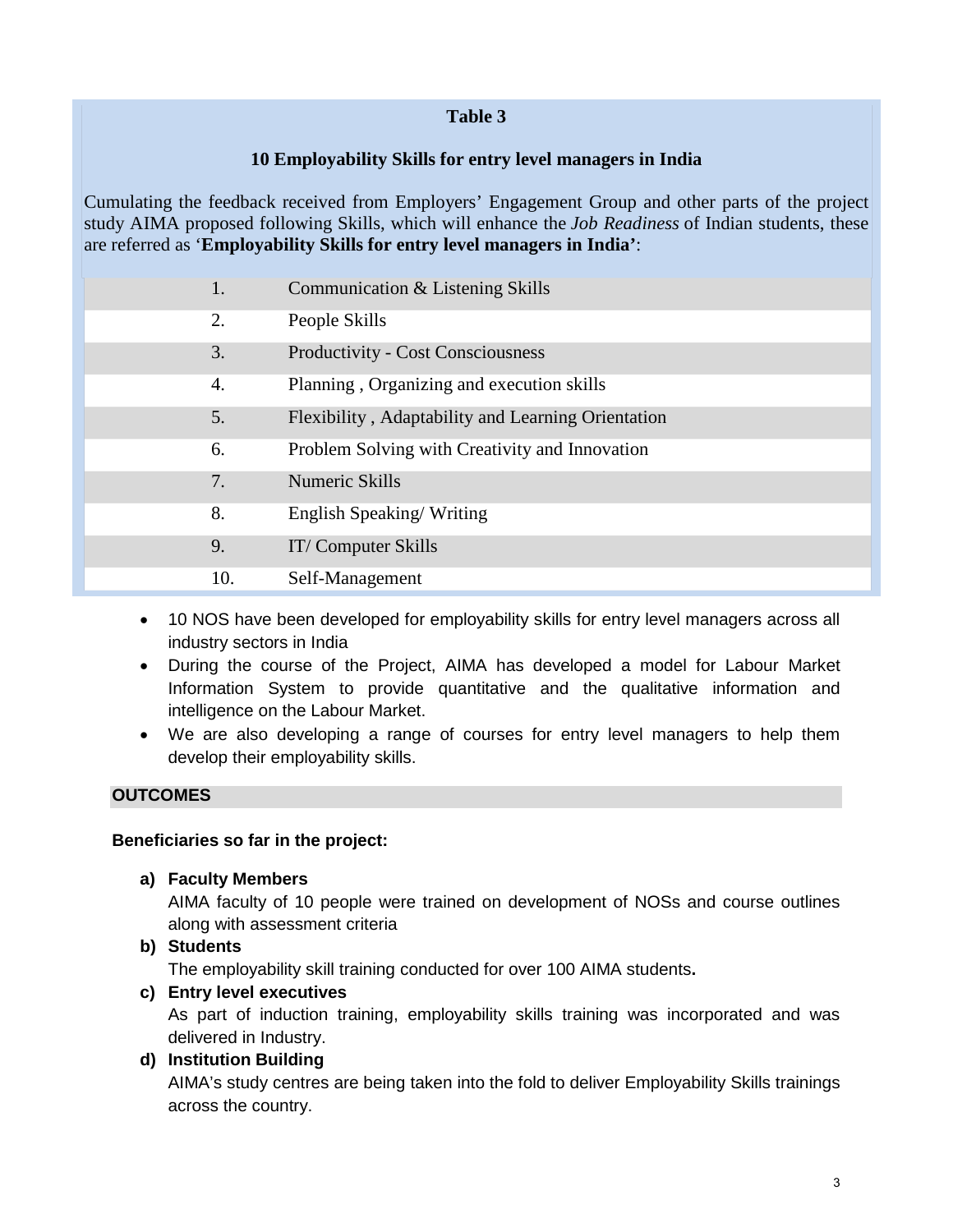**AIMA proposed creation of a Sector Skill Council in the area of Management, Entrepreneurship and Training to the Indian Government's National Skill Development Corporation (NSDC) and has received the final approval for the SSC in March 2015.**

| <b>Management, Entrepreneurship and Training Sector Skill Council</b>                                                                                 |                       |                         |                                                           |
|-------------------------------------------------------------------------------------------------------------------------------------------------------|-----------------------|-------------------------|-----------------------------------------------------------|
| <b>Approved by NSQC</b><br>lStatus:<br><b>Lead Organization(s): AIMA</b><br><b>Type:</b> Section 25 Company<br><b>Likely Deliverables in 10 years</b> |                       |                         |                                                           |
| Number of Job Roles for<br>which National<br><b>Occupational Standards</b><br>to be created                                                           | <b>Certifications</b> | <b>Trainers Trained</b> | <b>Training</b><br><b>Institutes</b><br><b>Affiliated</b> |
| 47                                                                                                                                                    | 7,91,500              | 5,500                   | 202                                                       |
| Mr Dilip Chenoy, CEO and Managing Director, NSDC shared in an AIMA Conference on<br>1 <sup>st</sup><br><b>April 2015</b>                              |                       |                         |                                                           |

## **IMPACT**

The extended roll-out of the accredited training courses will support the skills development for 1 million new managers across all industry sectors in India.

**In this collaboration AIMA has gained the experience of setting up and running a SSC.**